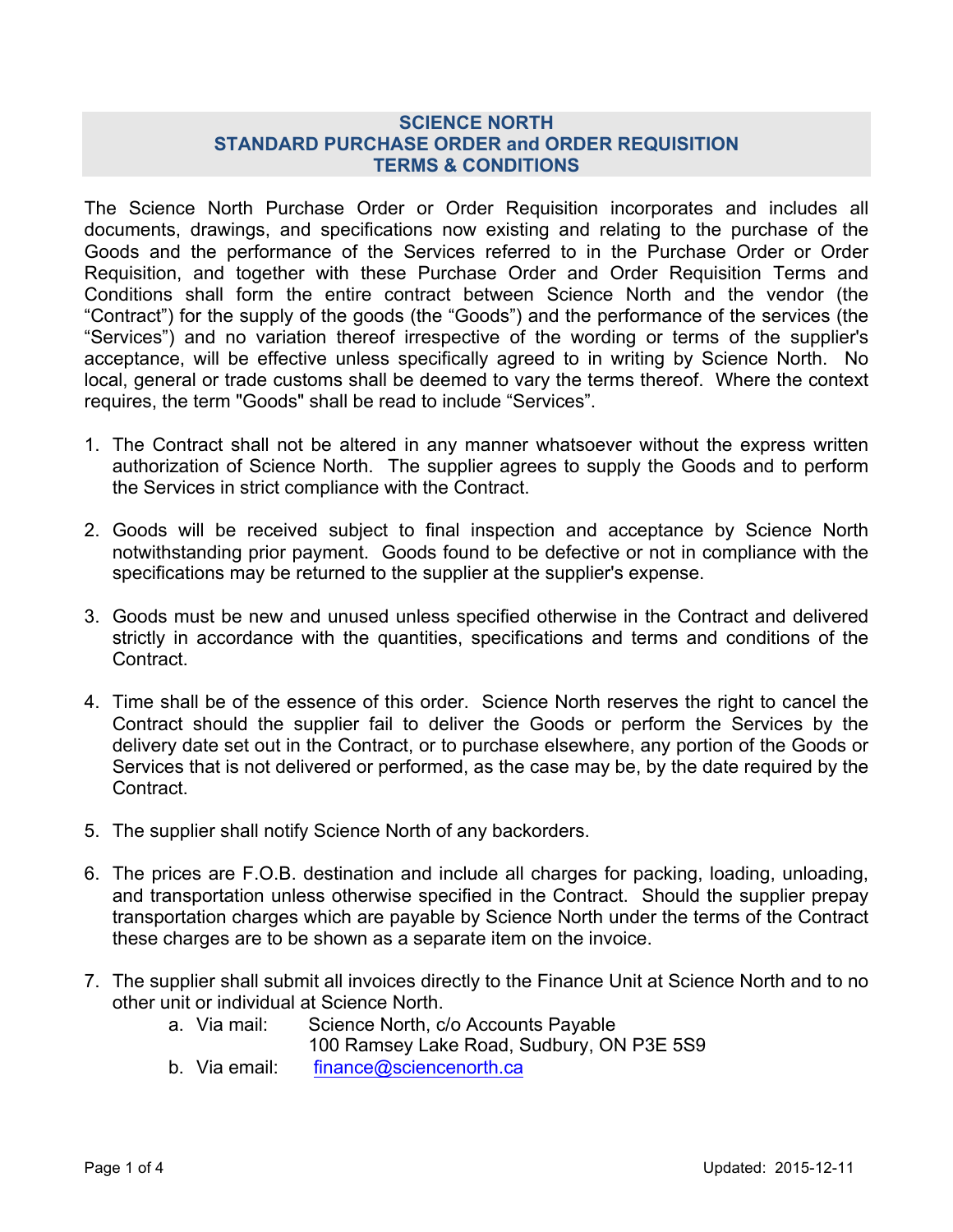- 8. For the supply of either Goods or Services, Science North may holdback payment in accordance with the Construction Lien Act of Ontario; no such holdback shall be subject to any late payment, financing or interest charges.
- 9. Unless an acceptable waiver is provided by the supplier, Science North shall withhold tax on payments to any non-resident supplier for work performed, or income earned, in Canada as required by law.
- 10.Unless otherwise specified in the Contract, payment will be made only in Canadian funds after presentation of the required documents and after delivery of the Goods or performance of the Service. Such payment shall not constitute acceptance of the Goods or Services by Science North. Discounts will be calculated from the date when both the Goods and acceptable invoices are received by Science North.
- 11.The prices shown on the Contract are final and unless otherwise specified herein include all applicable Federal and Provincial Sales Taxes and Duties.
- 12.The Goods shall be at the risk of the supplier who shall bear all loss or damage, from whatsoever cause arising, which may occur to the Goods, or any part thereof, until delivered to Science North. Title to the Goods shall vest in Science North upon payment of the purchase price.
- 13.Goods containing any electrical or electronic components supplied under the Contract must be certified for electrical use in Ontario by an accredited organization prior to delivery, unless specified otherwise herein. Goods lacking this required certification are not acceptable and will be returned at vendor's expense.
- 14.Where required by law, the Goods shall be marked by the supplier with a Work Place Hazardous Material Information System (WHMIS) symbol and shall be shipped and handled in compliance with all applicable Federal, Provincial and Municipal laws in force on the date of shipment.
- 15.The supplier must provide material safety data sheets (MSDS) for all hazardous materials shipped in accordance with Occupational Health and Safety legislation.
- 16.In supplement of and not by way of substitution for the terms of the specifications or any warranty stipulated or implied by law and notwithstanding prior acceptance of the Goods by Science North, the supplier shall at any time within its standard warranty period, at its own expense replace any goods which are or become defective as a result of faulty or inefficient manufacture, materials or workmanship. The supplier shall state its standard warranty period and related terms and conditions at the time of delivery.

Supplier warrants to Science North that all Services shall be performed in accordance with acceptable standards in the industry applicable to the Services. Supplier shall correct, at its sole cost and expense, any work reasonably deemed to be unsatisfactory by Science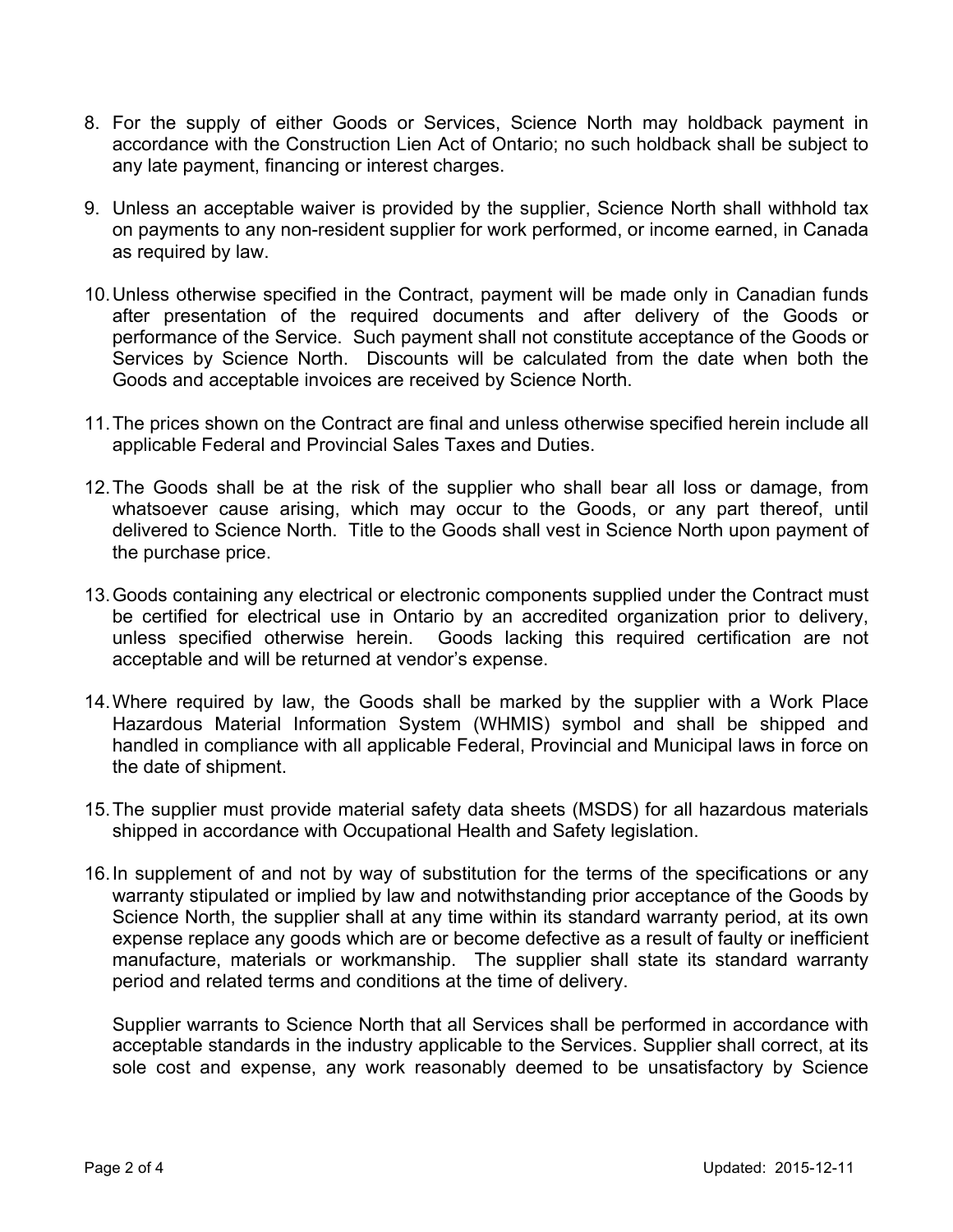North. Supplier warrants to Science North that all Services shall be in strict compliance with the terms of this Contract, and all applicable governmental laws, rules and regulations.

- 17.The supplier warrants that it has the right to use and sell any patented devices or parts used in the Goods purchased and agrees to indemnify Science North against any claims for royalties, license fees or other claims or demands by reason of the use or sale thereof, whether or not any such devices or parts are specified by Science North or used by the supplier in the Goods purchased without such specifications.
- 18.All specifications, drawings, samples, patterns and dies furnished to the supplier by Science North for use in respect of the order shall be deemed to be owned by Science North and shall be returned to Science North at the expense of the supplier when requested.
- 19.All custom work or original design shall become the property of Science North. Neither the supplier nor the supplier's workers will have or acquire any copyright or other intellectual property rights in anything in respect of which services are provided hereunder, and all such intellectual property rights shall vest in Science North absolutely. Supplier and supplier's workers hereby waive any and all moral rights they may have in anything in respect of which services are provided hereunder. Supplier acknowledges that all materials created by supplier in connection with this assignment rendered or produced by supplier's employees is a "work made for hire". To the extent that supplier has retained the services of workers other than its employees, supplier will obtain all rights and interest in the results of its efforts for the benefit of Science North as if such workers were its employees, such documentation to be provided upon request.
- 20.Where Services are provided by the supplier on Science North property, supplier will:
	- a. arrange for and keep current for the duration of the Contract property and commercial liability insurance coverages as listed in "Doing Business With Science North"; and Workplace Safety and Insurance Board coverage for all supplier employees;
	- b. adhere to the Terms & Conditions for Services Performed at Science North
- 21.The supplier shall indemnify and save harmless Science North, its officers, directors and employees against all losses, claims, actions, demands, liabilities, damages, fines, penalties, judgments an expenses (including without limitation legal expenses on a solicitor and his own client basis), suffered, or incurred by or resulting from an action(s) or proceeding brought against any or all of them due to any error, omission or negligent act of the supplier or its employees, agents or sub-contractors in connection with the Goods and Services, or either of them, or performance of the Contract.
- 22.This Contract shall be governed by the laws of the Province of Ontario.
- 23.This agreement shall ensure to the benefit of, and shall be binding upon the successors and assigns of Science North and the supplier respectively, provided that the supplier shall